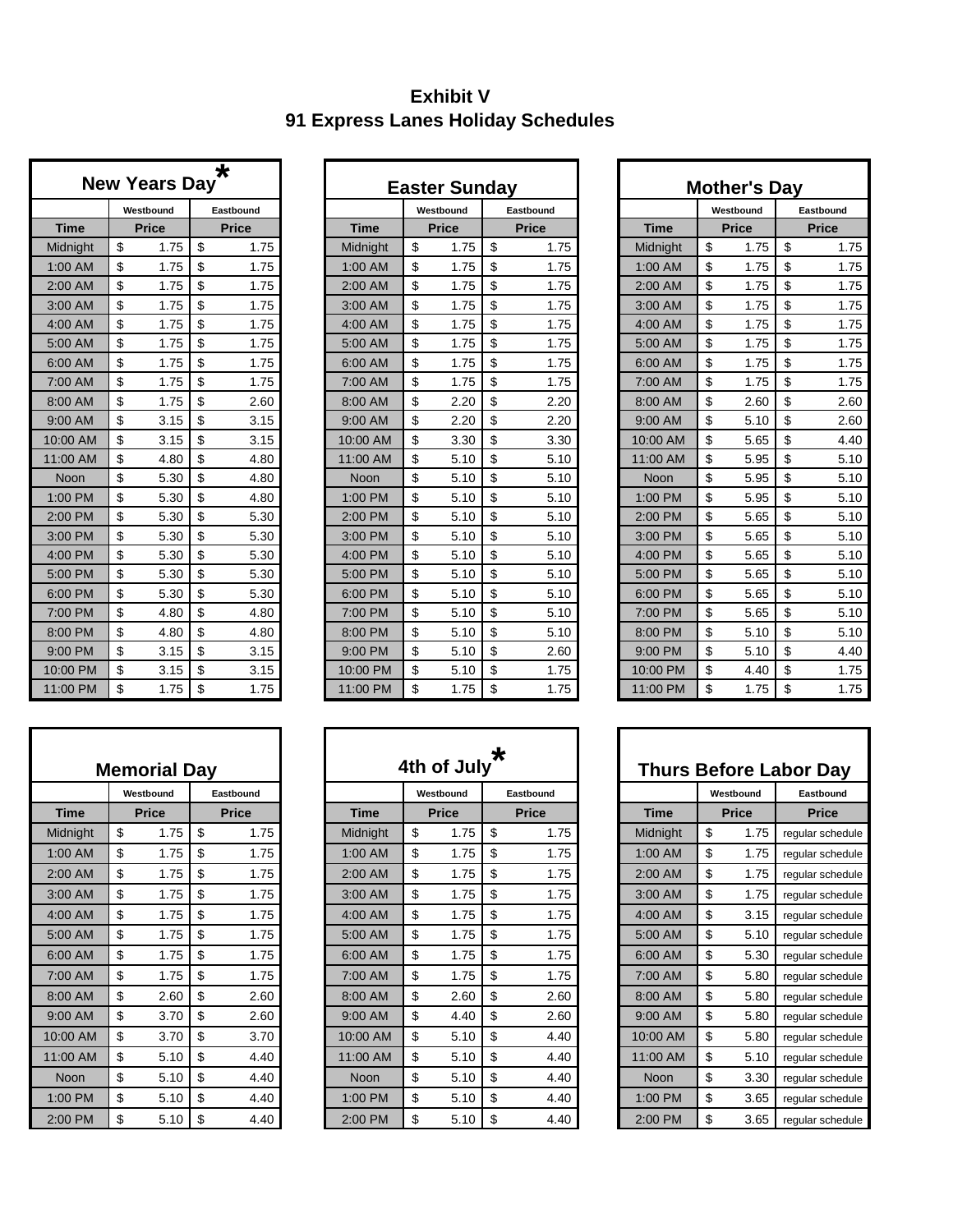| 3:00 PM  | \$<br>5.10 | \$<br>4.40 |
|----------|------------|------------|
| 4:00 PM  | \$<br>3.70 | \$<br>4.40 |
| 5:00 PM  | \$<br>3.70 | \$<br>4.40 |
| 6:00 PM  | \$<br>3.70 | \$<br>4.40 |
| 7:00 PM  | \$<br>3.70 | \$<br>4.40 |
| 8:00 PM  | \$<br>3.70 | \$<br>3.70 |
| 9:00 PM  | \$<br>3.70 | \$<br>3.70 |
| 10:00 PM | \$<br>1.75 | \$<br>1.75 |
| 11:00 PM | \$<br>1.75 | \$<br>1.75 |

| 3:00 PM  | 5.10 | SS. | 4.40 | 3:00 PM  |    | 5.10 |     | 4.40 | 3:00 PM  | 3.65 | reqular schedule |
|----------|------|-----|------|----------|----|------|-----|------|----------|------|------------------|
| 4:00 PM  | 3.70 |     | 4.40 | 4:00 PM  | S  | 4.40 |     | 4.40 | 4:00 PM  | 3.65 | reqular schedule |
| 5:00 PM  | 3.70 |     | 4.40 | 5:00 PM  |    | 4.40 |     | 4.40 | 5:00 PM  | 3.65 | reqular schedule |
| 6:00 PM  | 3.70 |     | 4.40 | 6:00 PM  |    | 3.70 |     | 4.40 | 6:00 PM  | 3.30 | reqular schedule |
| 7:00 PM  | 3.70 |     | 4.40 | 7:00 PM  |    | 3.70 |     | 4.40 | 7:00 PM  | 1.75 | reqular schedule |
| 8:00 PM  | 3.70 | S   | 3.70 | 8:00 PM  | \$ | 3.70 | \$. | 4.40 | 8:00 PM  | 1.75 | reqular schedule |
| 9:00 PM  | 3.70 |     | 3.70 | 9:00 PM  |    | 3.70 |     | 4.40 | 9:00 PM  | 1.75 | reqular schedule |
| 10:00 PM | 1.75 |     | 1.75 | 10:00 PM |    | 3.70 |     | 5.80 | 10:00 PM | 1.75 | regular schedule |
| 11:00 PM | l.75 | S   | 1.75 | 11:00 PM | \$ | 1.75 |     | 5.80 | 11:00 PM | 1.75 | reqular schedule |

| 3:00 PM  | \$  | 3.65 | reqular schedule |
|----------|-----|------|------------------|
| 4:00 PM  | \$  | 3.65 | reqular schedule |
| 5:00 PM  | \$  | 3.65 | regular schedule |
| 6:00 PM  | \$  | 3.30 | regular schedule |
| 7:00 PM  | \$  | 1.75 | regular schedule |
| 8:00 PM  | \$  | 1.75 | regular schedule |
| 9:00 PM  | \$  | 1.75 | reqular schedule |
| 10:00 PM | \$  | 1.75 | reqular schedule |
| 11:00 PM | \$. | 1.75 | regular schedule |

[\*] The intent of the holiday schedule is to offer tolls that reflect holiday traffic patterns. If Christmas, New Years or Fourth of July falls on a Tuesday, Wednesday,

Thursday, or Friday, the regular Friday toll schedule will be used the day before the holiday. If the day after Christmas, New Years or Fourth of July is a Friday or

Monday, it is assumed these are traditionally light traffic days, therefore, a reduced rate applies (Friday after Thanksgiving rate will be used).

If Christmas, New Years or Fourth of July fall on Saturday, it is assumed the Friday before is a traditionally light traffic day; therefore the stated Christmas,

New Years or Fourth of July holiday toll schedule applies. It is also assumed that the Thursday before is a heavy traffic day, therefore the regular Friday schedule applies. When reduced rates apply, the weekend HOV 3+ policy will be in effect.

| Fri      | <b>Before Labor Day</b><br>Westbound<br>Eastbound<br><b>Time</b><br><b>Price</b><br><b>Price</b><br>\$<br>Midnight<br>1.75<br>reqular schedule<br>\$<br>1:00 AM<br>1.75<br>regular schedule<br>\$<br>2:00 AM<br>1.75<br>regular schedule<br>\$<br>1.75<br>3:00 AM<br>regular schedule<br>\$<br>3.15<br>4:00 AM<br>regular schedule<br>\$<br>5.10<br>5:00 AM<br>regular schedule<br>\$<br>6:00 AM<br>5.30<br>regular schedule<br>\$<br>7:00 AM<br>5.65<br>regular schedule<br>\$<br>5.45<br>8:00 AM<br>regular schedule<br>\$<br>4.70<br>9:00 AM<br>regular schedule<br>\$<br>10:00 AM<br>3.95<br>regular schedule<br>\$<br>11:00 AM<br>3.65<br>regular schedule<br>\$<br>3.30<br>Noon<br>regular schedule<br>\$<br>1:00 PM<br>3.65<br>regular schedule<br>\$<br>3.65<br>2:00 PM<br>regular schedule<br>\$<br>3:00 PM<br>3.95<br>regular schedule<br>\$<br>4:00 PM<br>3.95<br>regular schedule<br>\$<br>5:00 PM<br>3.95<br>regular schedule<br>\$<br>6:00 PM<br>3.80<br>regular schedule<br>\$<br>7:00 PM<br>2.60<br>regular schedule<br>\$<br>8:00 PM<br>1.75<br>regular schedule |      |                  |  |  |  |  |  |  |  |  |
|----------|-----------------------------------------------------------------------------------------------------------------------------------------------------------------------------------------------------------------------------------------------------------------------------------------------------------------------------------------------------------------------------------------------------------------------------------------------------------------------------------------------------------------------------------------------------------------------------------------------------------------------------------------------------------------------------------------------------------------------------------------------------------------------------------------------------------------------------------------------------------------------------------------------------------------------------------------------------------------------------------------------------------------------------------------------------------------------------------|------|------------------|--|--|--|--|--|--|--|--|
|          |                                                                                                                                                                                                                                                                                                                                                                                                                                                                                                                                                                                                                                                                                                                                                                                                                                                                                                                                                                                                                                                                                   |      |                  |  |  |  |  |  |  |  |  |
|          |                                                                                                                                                                                                                                                                                                                                                                                                                                                                                                                                                                                                                                                                                                                                                                                                                                                                                                                                                                                                                                                                                   |      |                  |  |  |  |  |  |  |  |  |
|          |                                                                                                                                                                                                                                                                                                                                                                                                                                                                                                                                                                                                                                                                                                                                                                                                                                                                                                                                                                                                                                                                                   |      |                  |  |  |  |  |  |  |  |  |
|          |                                                                                                                                                                                                                                                                                                                                                                                                                                                                                                                                                                                                                                                                                                                                                                                                                                                                                                                                                                                                                                                                                   |      |                  |  |  |  |  |  |  |  |  |
|          |                                                                                                                                                                                                                                                                                                                                                                                                                                                                                                                                                                                                                                                                                                                                                                                                                                                                                                                                                                                                                                                                                   |      |                  |  |  |  |  |  |  |  |  |
|          |                                                                                                                                                                                                                                                                                                                                                                                                                                                                                                                                                                                                                                                                                                                                                                                                                                                                                                                                                                                                                                                                                   |      |                  |  |  |  |  |  |  |  |  |
|          |                                                                                                                                                                                                                                                                                                                                                                                                                                                                                                                                                                                                                                                                                                                                                                                                                                                                                                                                                                                                                                                                                   |      |                  |  |  |  |  |  |  |  |  |
|          |                                                                                                                                                                                                                                                                                                                                                                                                                                                                                                                                                                                                                                                                                                                                                                                                                                                                                                                                                                                                                                                                                   |      |                  |  |  |  |  |  |  |  |  |
|          |                                                                                                                                                                                                                                                                                                                                                                                                                                                                                                                                                                                                                                                                                                                                                                                                                                                                                                                                                                                                                                                                                   |      |                  |  |  |  |  |  |  |  |  |
|          |                                                                                                                                                                                                                                                                                                                                                                                                                                                                                                                                                                                                                                                                                                                                                                                                                                                                                                                                                                                                                                                                                   |      |                  |  |  |  |  |  |  |  |  |
|          |                                                                                                                                                                                                                                                                                                                                                                                                                                                                                                                                                                                                                                                                                                                                                                                                                                                                                                                                                                                                                                                                                   |      |                  |  |  |  |  |  |  |  |  |
|          |                                                                                                                                                                                                                                                                                                                                                                                                                                                                                                                                                                                                                                                                                                                                                                                                                                                                                                                                                                                                                                                                                   |      |                  |  |  |  |  |  |  |  |  |
|          |                                                                                                                                                                                                                                                                                                                                                                                                                                                                                                                                                                                                                                                                                                                                                                                                                                                                                                                                                                                                                                                                                   |      |                  |  |  |  |  |  |  |  |  |
|          |                                                                                                                                                                                                                                                                                                                                                                                                                                                                                                                                                                                                                                                                                                                                                                                                                                                                                                                                                                                                                                                                                   |      |                  |  |  |  |  |  |  |  |  |
|          |                                                                                                                                                                                                                                                                                                                                                                                                                                                                                                                                                                                                                                                                                                                                                                                                                                                                                                                                                                                                                                                                                   |      |                  |  |  |  |  |  |  |  |  |
|          |                                                                                                                                                                                                                                                                                                                                                                                                                                                                                                                                                                                                                                                                                                                                                                                                                                                                                                                                                                                                                                                                                   |      |                  |  |  |  |  |  |  |  |  |
|          |                                                                                                                                                                                                                                                                                                                                                                                                                                                                                                                                                                                                                                                                                                                                                                                                                                                                                                                                                                                                                                                                                   |      |                  |  |  |  |  |  |  |  |  |
|          |                                                                                                                                                                                                                                                                                                                                                                                                                                                                                                                                                                                                                                                                                                                                                                                                                                                                                                                                                                                                                                                                                   |      |                  |  |  |  |  |  |  |  |  |
|          |                                                                                                                                                                                                                                                                                                                                                                                                                                                                                                                                                                                                                                                                                                                                                                                                                                                                                                                                                                                                                                                                                   |      |                  |  |  |  |  |  |  |  |  |
|          |                                                                                                                                                                                                                                                                                                                                                                                                                                                                                                                                                                                                                                                                                                                                                                                                                                                                                                                                                                                                                                                                                   |      |                  |  |  |  |  |  |  |  |  |
|          |                                                                                                                                                                                                                                                                                                                                                                                                                                                                                                                                                                                                                                                                                                                                                                                                                                                                                                                                                                                                                                                                                   |      |                  |  |  |  |  |  |  |  |  |
|          |                                                                                                                                                                                                                                                                                                                                                                                                                                                                                                                                                                                                                                                                                                                                                                                                                                                                                                                                                                                                                                                                                   |      |                  |  |  |  |  |  |  |  |  |
|          |                                                                                                                                                                                                                                                                                                                                                                                                                                                                                                                                                                                                                                                                                                                                                                                                                                                                                                                                                                                                                                                                                   |      |                  |  |  |  |  |  |  |  |  |
| 9:00 PM  | \$                                                                                                                                                                                                                                                                                                                                                                                                                                                                                                                                                                                                                                                                                                                                                                                                                                                                                                                                                                                                                                                                                | 1.75 | regular schedule |  |  |  |  |  |  |  |  |
| 10:00 PM | \$                                                                                                                                                                                                                                                                                                                                                                                                                                                                                                                                                                                                                                                                                                                                                                                                                                                                                                                                                                                                                                                                                | 1.75 | regular schedule |  |  |  |  |  |  |  |  |
| 11:00 PM | \$                                                                                                                                                                                                                                                                                                                                                                                                                                                                                                                                                                                                                                                                                                                                                                                                                                                                                                                                                                                                                                                                                | 1.75 | regular schedule |  |  |  |  |  |  |  |  |

| Thanksgiving |    |              |    |              |  |  |  |  |  |  |
|--------------|----|--------------|----|--------------|--|--|--|--|--|--|
|              |    | Westbound    |    | Eastbound    |  |  |  |  |  |  |
| <b>Time</b>  |    | <b>Price</b> |    | <b>Price</b> |  |  |  |  |  |  |
| Midnight     | \$ | 1.75         | \$ | 1.75         |  |  |  |  |  |  |
| 1:00 AM      | \$ | 1.75         | \$ | 1.75         |  |  |  |  |  |  |
| 2:00 AM      | \$ | 1.75         | \$ | 1.75         |  |  |  |  |  |  |
| 3:00 AM      | \$ | 1.75         | \$ | 1.75         |  |  |  |  |  |  |
| 4:00 AM      | \$ | 1.75         | \$ | 1.75         |  |  |  |  |  |  |

|             |              | Fri Before Labor Day |             | <b>Labor Day</b> |              |             |              | <b>Wed Before Thanksgiving</b><br>\$<br>1.75<br>\$<br>1.75<br>\$<br>1.75<br>\$<br>1.75<br>3.15<br>\$<br>\$<br>5.30<br>\$<br>5.45<br>\$<br>5.90<br>\$<br>5.90<br>\$<br>5.45<br>\$<br>5.10<br>\$<br>5.10<br>\$<br>5.10<br>\$<br>5.10<br>\$<br>5.10<br>\$<br>5.10<br>\$<br>5.10<br>\$<br>5.10<br>\$<br>5.10<br>\$<br>3.15<br>1.75<br>\$ |              |
|-------------|--------------|----------------------|-------------|------------------|--------------|-------------|--------------|--------------------------------------------------------------------------------------------------------------------------------------------------------------------------------------------------------------------------------------------------------------------------------------------------------------------------------------|--------------|
|             | Westbound    | Eastbound            |             | Westbound        | Eastbound    |             | Westbound    |                                                                                                                                                                                                                                                                                                                                      | Eastbound    |
| <b>Time</b> | <b>Price</b> | <b>Price</b>         | <b>Time</b> | <b>Price</b>     | <b>Price</b> | <b>Time</b> | <b>Price</b> |                                                                                                                                                                                                                                                                                                                                      | <b>Price</b> |
| Midnight    | \$<br>1.75   | reqular schedule     | Midnight    | \$<br>1.75       | \$<br>1.75   | Midnight    | \$           |                                                                                                                                                                                                                                                                                                                                      | 1.75         |
| 1:00 AM     | \$<br>1.75   | reqular schedule     | 1:00 AM     | \$<br>1.75       | \$<br>1.75   | 1:00 AM     | \$           |                                                                                                                                                                                                                                                                                                                                      | 1.75         |
| 2:00 AM     | \$<br>1.75   | reqular schedule     | 2:00 AM     | \$<br>1.75       | \$<br>1.75   | 2:00 AM     | \$           |                                                                                                                                                                                                                                                                                                                                      | 1.75         |
| 3:00 AM     | \$<br>1.75   | reqular schedule     | 3:00 AM     | \$<br>1.75       | \$<br>1.75   | 3:00 AM     | \$           |                                                                                                                                                                                                                                                                                                                                      | 1.75         |
| 4:00 AM     | \$<br>3.15   | regular schedule     | 4:00 AM     | \$<br>1.75       | \$<br>1.75   | 4:00 AM     | \$           |                                                                                                                                                                                                                                                                                                                                      | 1.75         |
| 5:00 AM     | \$<br>5.10   | reqular schedule     | 5:00 AM     | \$<br>1.75       | \$<br>1.75   | 5:00 AM     | \$           |                                                                                                                                                                                                                                                                                                                                      | 1.75         |
| 6:00 AM     | \$<br>5.30   | regular schedule     | 6:00 AM     | \$<br>2.60       | \$<br>2.60   | 6:00 AM     | \$           |                                                                                                                                                                                                                                                                                                                                      | 2.60         |
| 7:00 AM     | \$<br>5.65   | reqular schedule     | 7:00 AM     | \$<br>2.60       | \$<br>2.60   | 7:00 AM     | \$           |                                                                                                                                                                                                                                                                                                                                      | 2.60         |
| 8:00 AM     | \$<br>5.45   | reqular schedule     | 8:00 AM     | \$<br>2.60       | \$<br>2.60   | 8:00 AM     | \$           |                                                                                                                                                                                                                                                                                                                                      | 2.60         |
| 9:00 AM     | \$<br>4.70   | reqular schedule     | 9:00 AM     | \$<br>3.80       | \$<br>2.60   | 9:00 AM     | \$           |                                                                                                                                                                                                                                                                                                                                      | 3.15         |
| 10:00 AM    | \$<br>3.95   | reqular schedule     | 10:00 AM    | \$<br>4.85       | \$<br>2.60   | 10:00 AM    | \$           |                                                                                                                                                                                                                                                                                                                                      | 5.10         |
| 11:00 AM    | \$<br>3.65   | reqular schedule     | 11:00 AM    | \$<br>4.85       | \$<br>2.60   | 11:00 AM    | \$           |                                                                                                                                                                                                                                                                                                                                      | 5.30         |
| Noon        | \$<br>3.30   | reqular schedule     | <b>Noon</b> | \$<br>5.75       | \$<br>4.25   | <b>Noon</b> | \$           |                                                                                                                                                                                                                                                                                                                                      | 5.90         |
| 1:00 PM     | \$<br>3.65   | reqular schedule     | 1:00 PM     | \$<br>5.75       | \$<br>4.60   | 1:00 PM     | \$           |                                                                                                                                                                                                                                                                                                                                      | 6.20         |
| 2:00 PM     | \$<br>3.65   | reqular schedule     | 2:00 PM     | \$<br>5.75       | \$<br>4.60   | 2:00 PM     | \$           |                                                                                                                                                                                                                                                                                                                                      | 7.65         |
| 3:00 PM     | \$<br>3.95   | reqular schedule     | 3:00 PM     | \$<br>4.40       | \$<br>4.60   | 3:00 PM     | \$           |                                                                                                                                                                                                                                                                                                                                      | 8.75         |
| 4:00 PM     | \$<br>3.95   | regular schedule     | 4:00 PM     | \$<br>3.80       | \$<br>4.60   | 4:00 PM     | \$           |                                                                                                                                                                                                                                                                                                                                      | 8.75         |
| 5:00 PM     | \$<br>3.95   | reqular schedule     | 5:00 PM     | \$<br>2.60       | \$<br>4.60   | 5:00 PM     | \$           |                                                                                                                                                                                                                                                                                                                                      | 8.75         |
| 6:00 PM     | \$<br>3.80   | regular schedule     | 6:00 PM     | \$<br>2.60       | \$<br>4.60   | 6:00 PM     | \$           |                                                                                                                                                                                                                                                                                                                                      | 6.20         |
| 7:00 PM     | \$<br>2.60   | reqular schedule     | 7:00 PM     | \$<br>2.60       | \$<br>4.60   | 7:00 PM     | \$           |                                                                                                                                                                                                                                                                                                                                      | 5.90         |
| 8:00 PM     | \$<br>1.75   | reqular schedule     | 8:00 PM     | \$<br>2.60       | \$<br>4.25   | 8:00 PM     | \$           |                                                                                                                                                                                                                                                                                                                                      | 5.90         |
| 9:00 PM     | \$<br>1.75   | regular schedule     | 9:00 PM     | \$<br>2.60       | \$<br>2.60   | 9:00 PM     | \$<br>1.75   | \$                                                                                                                                                                                                                                                                                                                                   | 5.30         |
| 10:00 PM    | \$<br>1.75   | reqular schedule     | 10:00 PM    | \$<br>1.75       | \$<br>1.75   | 10:00 PM    | \$<br>1.75   | \$                                                                                                                                                                                                                                                                                                                                   | 2.60         |
| 11:00 PM    | \$<br>1.75   | reqular schedule     | 11:00 PM    | \$<br>1.75       | \$<br>1.75   | 11:00 PM    | \$<br>1.75   | \$                                                                                                                                                                                                                                                                                                                                   | 1.75         |

| Thanksgiving |           |              |                      |  |          |                           |      |                           |                              |                                  |             |                           |  |                           |                                                              |  |
|--------------|-----------|--------------|----------------------|--|----------|---------------------------|------|---------------------------|------------------------------|----------------------------------|-------------|---------------------------|--|---------------------------|--------------------------------------------------------------|--|
|              | Westbound |              | Eastbound            |  |          | Westbound<br><b>Price</b> |      | Eastbound<br><b>Price</b> |                              |                                  |             | Westbound<br><b>Price</b> |  | Eastbound<br><b>Price</b> |                                                              |  |
| <b>Price</b> |           | <b>Price</b> |                      |  | Time     |                           |      |                           |                              |                                  | <b>Time</b> |                           |  |                           |                                                              |  |
|              |           |              | 1.75                 |  | Midnight |                           | 1.75 |                           | 1.75                         |                                  | Midnight    |                           |  |                           | 1.75                                                         |  |
|              | 1.75      |              | 1.75                 |  | 1:00 AM  |                           |      | S                         | 1.75                         |                                  | 1:00 AM     |                           |  |                           | 1.75                                                         |  |
|              | 1.75      | - \$         | 1.75                 |  | 2:00 AM  | \$                        |      | S                         | 1.75                         |                                  | 2:00 AM     | ъ                         |  |                           | 1.75                                                         |  |
|              |           |              |                      |  | 3:00 AM  |                           |      |                           | 1.75                         |                                  | 3:00 AM     |                           |  |                           | 1.75                                                         |  |
|              |           | - \$         | 1.75                 |  | 4:00 AM  |                           |      | - \$                      | 1.75                         |                                  | 4:00 AM     |                           |  | - \$                      | 1.75                                                         |  |
|              |           |              | 1.75<br>1.75<br>1.75 |  | 1.75     |                           |      |                           | 1.75<br>1.75<br>1.75<br>1.75 | <b>Friday After Thanksgiving</b> |             |                           |  |                           | <b>Christmas Day</b><br>1.75<br>1.75<br>1.75<br>1.75<br>1.75 |  |

| <b>Wed Before Thanksgiving</b> |    |              |              |      |  |  |  |  |  |  |  |  |  |
|--------------------------------|----|--------------|--------------|------|--|--|--|--|--|--|--|--|--|
|                                |    | Westbound    | Eastbound    |      |  |  |  |  |  |  |  |  |  |
| <b>Time</b>                    |    | <b>Price</b> | <b>Price</b> |      |  |  |  |  |  |  |  |  |  |
| Midnight                       | \$ | 1.75         | \$           | 1.75 |  |  |  |  |  |  |  |  |  |
| 1:00 AM                        | \$ | 1.75         | \$           | 1.75 |  |  |  |  |  |  |  |  |  |
| 2:00 AM                        | \$ | 1.75         | \$           | 1.75 |  |  |  |  |  |  |  |  |  |
| 3:00 AM                        | \$ | 1.75         | \$           | 1.75 |  |  |  |  |  |  |  |  |  |
| 4:00 AM                        | \$ | 3.15         | \$           | 1.75 |  |  |  |  |  |  |  |  |  |
| 5:00 AM                        | \$ | 5.30         | \$           | 1.75 |  |  |  |  |  |  |  |  |  |
| 6:00 AM                        | \$ | 5.45         | \$           | 2.60 |  |  |  |  |  |  |  |  |  |
| 7:00 AM                        | \$ | 5.90         | \$           | 2.60 |  |  |  |  |  |  |  |  |  |
| 8:00 AM                        | \$ | 5.90         | \$           | 2.60 |  |  |  |  |  |  |  |  |  |
| 9:00 AM                        | \$ | 5.45         | \$           | 3.15 |  |  |  |  |  |  |  |  |  |
| 10:00 AM                       | \$ | 5.10         | \$           | 5.10 |  |  |  |  |  |  |  |  |  |
| 11:00 AM                       | \$ | 5.10         | \$           | 5.30 |  |  |  |  |  |  |  |  |  |
| Noon                           | \$ | 5.10         | \$           | 5.90 |  |  |  |  |  |  |  |  |  |
| 1:00 PM                        | \$ | 5.10         | \$           | 6.20 |  |  |  |  |  |  |  |  |  |
| 2:00 PM                        | \$ | 5.10         | \$           | 7.65 |  |  |  |  |  |  |  |  |  |
| 3:00 PM                        | \$ | 5.10         | \$           | 8.75 |  |  |  |  |  |  |  |  |  |
| 4:00 PM                        | \$ | 5.10         | \$           | 8.75 |  |  |  |  |  |  |  |  |  |
| 5:00 PM                        | \$ | 5.10         | \$           | 8.75 |  |  |  |  |  |  |  |  |  |
| 6:00 PM                        | \$ | 5.10         | \$           | 6.20 |  |  |  |  |  |  |  |  |  |
| 7:00 PM                        | \$ | 3.15         | \$           | 5.90 |  |  |  |  |  |  |  |  |  |
| 8:00 PM                        | \$ | 1.75         | \$           | 5.90 |  |  |  |  |  |  |  |  |  |
| 9:00 PM                        | \$ | 1.75         | \$           | 5.30 |  |  |  |  |  |  |  |  |  |
| 10:00 PM                       | \$ | 1.75         | \$           | 2.60 |  |  |  |  |  |  |  |  |  |
| 11:00 PM                       | ፍ  | 175          | ፍ            | 1 75 |  |  |  |  |  |  |  |  |  |

|                        | Thanksgiving |    |              | <b>Friday After Thanksgiving</b> |             |              |           |              |      |  | <b>Christmas Day</b> |              |           |              |      |  |
|------------------------|--------------|----|--------------|----------------------------------|-------------|--------------|-----------|--------------|------|--|----------------------|--------------|-----------|--------------|------|--|
| Westbound<br>Eastbound |              |    |              |                                  | Westbound   |              | Eastbound |              |      |  | Westbound            |              | Eastbound |              |      |  |
|                        | <b>Price</b> |    | <b>Price</b> |                                  | <b>Time</b> | <b>Price</b> |           | <b>Price</b> |      |  | <b>Time</b>          | <b>Price</b> |           | <b>Price</b> |      |  |
|                        | 1.75         |    | 1.75         |                                  | Midnight    | \$           | 1.75      |              | 1.75 |  | Midnight             |              | 1.75      |              | 1.75 |  |
|                        | 1.75         |    | 1.75         |                                  | 1:00 AM     | \$           | 1.75      |              | 1.75 |  | 1:00 AM              |              | 1.75      |              | 1.75 |  |
|                        | 1.75         | \$ | 1.75         |                                  | 2:00 AM     | \$           | 1.75      |              | 1.75 |  | 2:00 AM              |              | 1.75      |              | 1.75 |  |
|                        | 1.75         | \$ | 1.75         |                                  | 3:00 AM     | \$           | 1.75      |              | 1.75 |  | 3:00 AM              |              | 1.75      |              | 1.75 |  |
|                        | 1.75         |    | 1.75         |                                  | 4:00 AM     | \$           | 1.75      |              | 1.75 |  | 4:00 AM              |              | 1.75      |              | 1.75 |  |